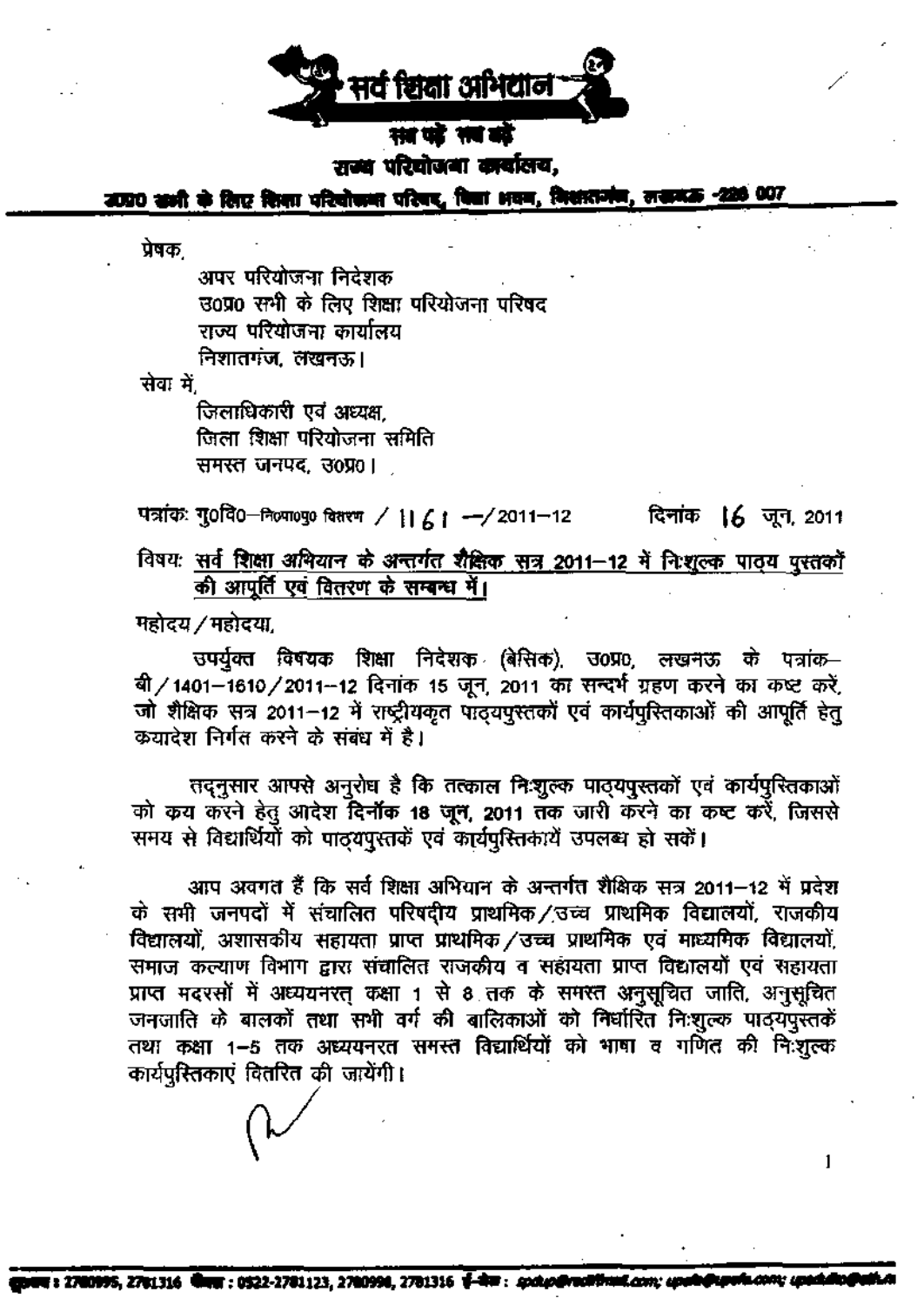उल्लेखनीय है कि उन्हीं अशासकीय सहायता प्राप्त प्राथमिक / उच्च प्राथमिक एवं माध्यमिक विद्यालयों में निःशुल्क पाठ्यपुस्तकें व कार्यपुस्तिकाएं वितरित करायी जायेंगी, जो निम्नवत् शर्तों की पूर्ति करते हों—

- अशासकीय संहायता प्राप्त विद्यालयों की प्रवेश प्रक्रिया परिषदीय /शासकीय विद्यालयों के समान होनी चाहिए।
- अशासकीय सहायता प्राप्त विद्यालय, छात्र-छात्राओं से किसी भी प्रकार का शुल्क न ले रहे हों।
- अध्यापकों की नियुक्ति का अंनुमोदन सरकार से लिया गया हो।
- अध्यापकों की सेवा-शर्तें एवं उनका वेतन परिषदीय /शासकीय अध्यापकों के समान हों।
- विद्यालय में पढ़ाया जाने वाला पाठ्यक्रम परिषदीय ⁄शासकीय विद्यालयों के पाठयक्रम के समान हो।

िशुल्क पाइय पुस्तकों के वितरण के सम्बन्ध में सामान्य निर्देश निम्नवत् हैं:--

- 1. जिला बेसिक शिक्षा अधिकारी पाठ्य पुस्तकों की आवश्यकता का आंकलन 30 सितम्बर, 2010 की कक्षावार छात्र संख्या के आधार पर करेगें।
- 2. उक्त छात्र संख्या निम्न प्रारूप पर जिलाधिकारी/अध्यक्ष, जिला शिक्षा परियोजना समिति से अनुमोदित करायी जायेगी :--

|         |         | .<br>बालिकार्ये |                   |          | बालक       |     |         |
|---------|---------|-----------------|-------------------|----------|------------|-----|---------|
| कश्चा   | सामान्य | अनु0ञ्जति       | <u>अनु0जनजाति</u> | अनु०जाति | अनु०जनलाति | योग | टिप्पणी |
|         | 2       |                 | $\cdot$ 4         |          |            |     |         |
| कक्षा 1 |         |                 |                   |          |            |     |         |
| कत्ना 2 |         |                 |                   |          |            |     |         |
| कक्षा ३ |         |                 |                   |          |            |     |         |
| कक्षा 4 |         |                 |                   |          |            |     |         |
| कक्षा ५ |         |                 |                   |          |            |     |         |
| योग     |         |                 |                   |          |            |     |         |
| कक्षा 6 |         |                 |                   |          |            |     |         |
| कक्षा 7 |         |                 |                   |          |            |     |         |
| कक्षा 8 |         |                 |                   |          |            |     |         |
| योग     |         |                 |                   |          |            |     |         |
| महायोग  |         |                 |                   |          |            |     |         |

विशेष – कृपया प्रपत्र की पूर्ति के उपरान्त 20 जून, 2011 तक राज्य परियोजना कार्यालय, लखनक को अवश्य भेज दें।

3. अनुमोदित छात्र संख्या के आधार पर जिला बेसिक शिक्षा अधिकारी, शिक्षा निदेशक (बेसिक), उ०प्र०,लखनऊ द्वारा सूचित अनुबन्धित मुद्रकों / प्रकाशकों को निःशुल्क पाठ्य पुरतकों (हिन्दी एवं उर्दू) तथा कार्यपुरितकाओं की आपूर्ति के क्रयादेश एक साथ निर्गत करेंगे एवं क्रयादेश की प्रति पाठयपुरतक अधिकारी, उत्तर प्रदेश तथा राज्य परियोजना कार्यालय को उपलब्ध करायेंगे।

 $\overline{2}$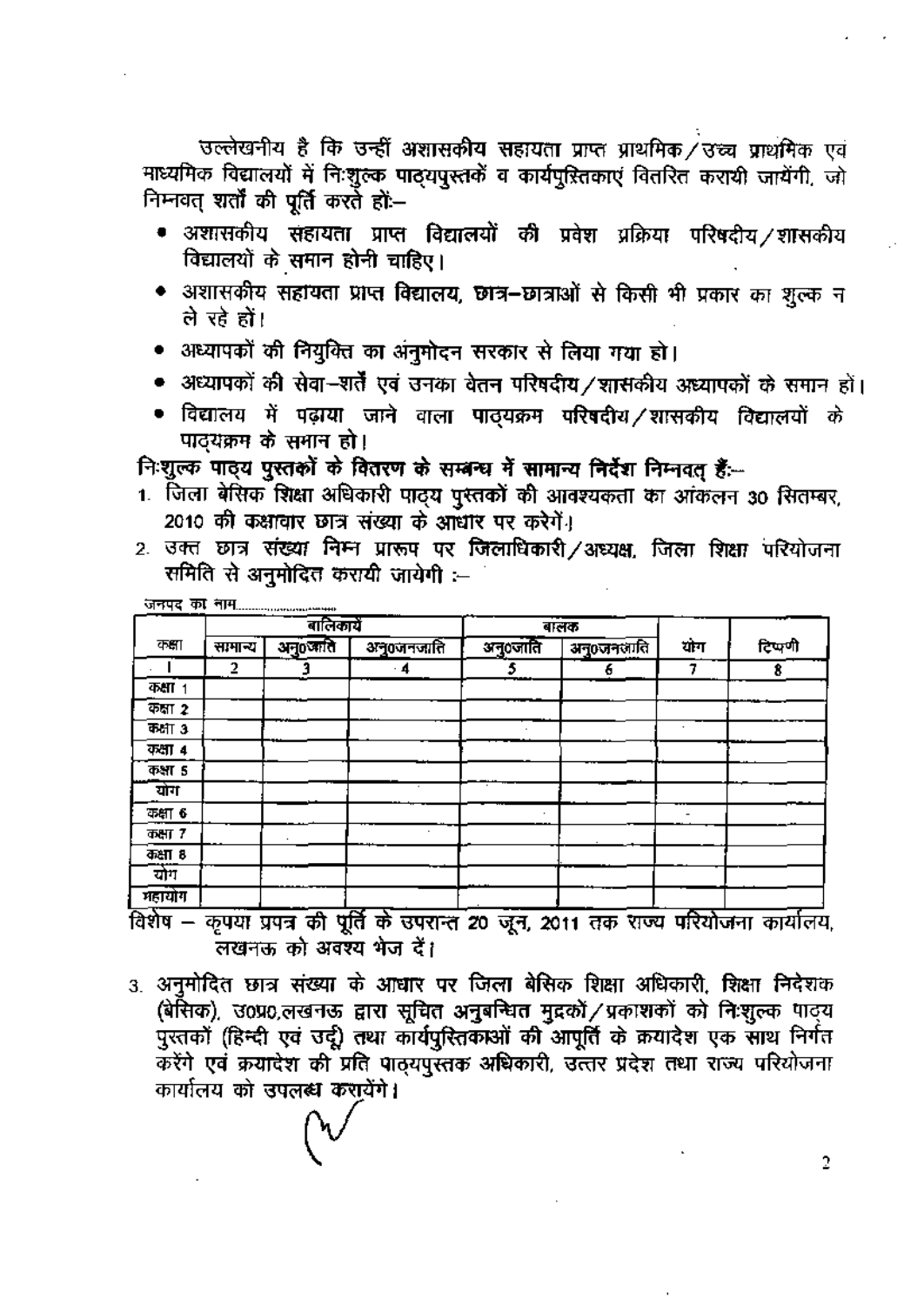- 4. क्रयादेश निर्गत करने से पूर्व यह अवश्य सुनिश्चित कर लिया जाये कि गत वर्षों की बी0आर0सी0/एन0पी0आर0सी0 अथवा विद्यालय स्तर पर अवशेष पाठ्यपुस्तकों एवं कार्यपुस्तिकाओं के उपयोग के सम्बन्ध में शिक्षा निदेशक (बेसिक), उ०प्र० के निर्देशों का पालन हो तथा आगामी सत्र हेतु तदनुसार ही क्रयादेश निर्गत कराया जाय ताकि जनपद में कोई अतिरिक्त पाठ्यपुस्तकें अवशेष न रहें।
- 5. मुद्रकों एवं प्रकाशकों से पाठयपुस्तकों की एफ0ओ0आर0 डेस्टिनेशन आपूर्ति जनपद मुख्यालय पर प्राप्त की जायेगी।
- 6. पाठ्यपुस्तकों की आपूर्ति तीन किश्तों में प्राप्त की जायेगी। प्रथम किश्त की आपूर्ति दिनोंक 10 जुलाई, 2011, द्वितीय किश्त की आपूर्ति दिनोंक 31 जुलाई,2011 तथा अन्तिम तृतीय किश्त की आपूर्ति दिनॉक 10 अगस्त, 2011 तक प्राप्त कर ली जाये।
- 7. पाठ्यपुरतकों के मानक शासनादेश संख्या 817-79-6-04-33(1)2002 दिनांक 07 अप्रैल, 2004 एवं शासनादेश संख्या 2500/79-6-04-33(1)/2002 दिनांक 20 अक्टूबर, 2004 में निर्धारित किये गये हैं।
- 8. पाठ्यपुस्तकों की संख्या, आकार और निर्धारित मानक आदि के सत्यापन के लिए जिलाधिकारी के अनुमोदन से एक समिति गठित की जायेगी जिसमें जिला बेसिक शिक्षा अधिकारी, एक उप बेसिक शिक्षा अधिकारी, डायट प्राचार्य द्वारा नामित एक वरिष्ठ प्रवक्ता तथा जिलाधिकारी द्वारा नामित दो अन्य अधिकारी रखे जायेंगे।
- 9. जनपद में पाठ्यपुस्तकों को प्राप्त करने से पूर्व रिलीज़ कमेटी के हस्ताक्षरयुक्त नमूने की पुस्तक से मिलान कर लिया जाये तथा निःशुल्क पाट्य पुस्तकों की आपूर्ति के समय इस बात की जांच अवश्य कर ली जाये कि पाठ्य पुस्तकों के आवरण पृष्ठ पर सर्व शिक्षा अभियान का "लोगो" एवं "निःशुल्क वितरण हेतु" अवश्य मुद्रित हो।
- 10. पाठ्यपुस्तकें तीन किश्तों में प्राप्त होंगी। अतः शीघ्र वितरण सम्पन्न कराने के लिये किश्तवार प्राप्त पाठ्यपुस्तकों का जनपद स्तर पर गठित समिति से तीन दिनों के अन्दर सत्यापन कराकर पाठयपुस्तकें विद्यालयों को भेज दी जायें।
- 11. सत्यापनोपरान्त पाठ्यपुस्तकें सम्बन्धित विकास खण्डों के सहायक बेसिक शिक्षा अधिकारी/प्रति उप विद्यालय निरीक्षकों के माध्यम से वितरण हेतु विकास खण्ड के विद्यालयों के प्रधानाध्यापकों को उपलब्ध करायी जायें। इस सम्पूर्ण कार्यवाही के सुचारू संचालन हेतु जिलाधिकारी, जिला विद्यालय निरीक्षक एवं जिला बेसिक शिक्षा अधिकारी द्वारा नियमित समीक्षा की जायेगी।
- 12. निःशुल्क पाठ्यपुस्तकों के वितरण के सम्बन्ध में जनपद में प्रत्येक स्तर पर व्यापक प्रचार-प्रसार किया जाये जिससे लाभार्थी बच्चे पाठ्यपुस्तकें बाजार से क्रय न करें। जुलाई, 2011 में विद्यालय प्रारम्भ होने के प्रथम दिवस से ही नामांकित होने वाले सभी वर्ग के बच्चों को निःशुल्क पाठ्यपुस्तक वितरण की स्पष्ट जानकारी दे दी जाये।
- 13. निःशुल्क पाठ्यपुस्तकों का वितरण विद्यालय स्तर पर ग्राम शिक्षा समितियों / वार्ड शिक्षा समितियों की देख-रेख में किया जायेगा। विद्यालय स्तर पर पाठ्य पुस्तकों के निःशुल्क वितरण के समय ग्राम प्रधान, ग्राम सभा के अन्य सदस्य समासद, क्षेत्रीय विधायक, ब्लाक प्रमुख आदि को भी आमंत्रित किया जाये। निःशुल्क पाड्य पुस्तकों के वितरण के समय विद्यालय में ग्राम प्रधान/सभासद की उपस्थिति आवश्यक होगी।

3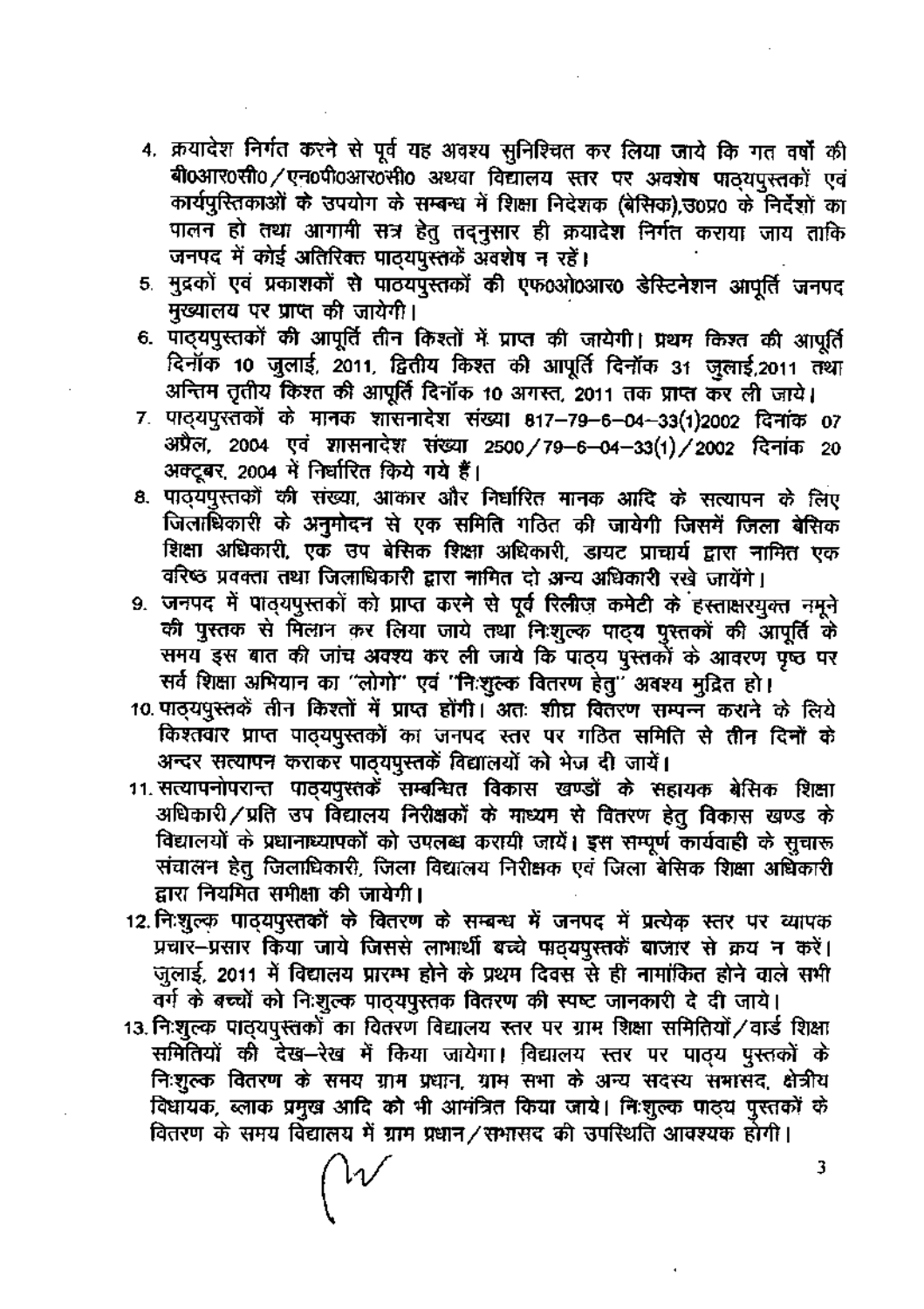- 14. प्रति उप विद्यालय निरीक्षक/सहायक बेसिक शिक्षा अधिकारी इस आशय की पुष्टि प्रत्येक लाभार्थी छात्र/छात्राओं से करेंगे कि उन्हें निःशुल्क पाठ्यपुस्तकें प्राप्त हो गयी हैं। प्रत्येक विद्यालय में निःशुल्क पाठ्य पुस्तकों के वितरण का लेखा-जोखा पूर्व की भाँति एक पंजिका में रखा जायेगा। कक्षा 1 में जो छात्र / छात्राएं अपना नाम नहीं लिख सकते हैं उनकी पाठ्य पुस्तकों की प्राप्ति उनके अभिभावकों द्वारा की जायेगी और उनके द्वारा पुस्तक प्राप्ति हेतु हस्ताक्षर किये जायेंगे।
- 15. निःशुल्क पाठ्य पुस्तकों की प्राप्ति, भण्डारण एवं विद्यालयों को निर्गमन की सुरक्षित एवं सुदृढ़ व्यवस्था बनाई जाय। इस सम्बन्ध में निम्न कार्यवाही अपेक्षित है:--
- ं जनपद स्तर पर निःशुल्क पाठ्य पुस्तकों के भण्डारण तथा अभिलेखों के रख-रखाव के लिए उप जिला बेसिक शिक्षा अधिकारी एवं सहायक लेखाधिकारी को उत्तरदायी बनाया जाय।
- ं विकास खण्ड स्तर पर निःशुल्क पाठ्य पुस्तकों के भण्डारण तथा अभिलेखीय रख—रखाव के लिए प्रति उप विद्यालय निरीक्षक /सहायक बेसिक अधिकारी एवं समन्वयक, ब्लाक संसाधन केन्द्र को उत्तरदायी बनाया जाय।
- ं विद्यालय स्तर पर प्रधानाध्यापक को पाठ्य पुस्तकों की मांग पंजिका, भण्डार पंजिका एवं वितरण पंजिका आदि अभिलेखों के रख–रखाव हेतु उत्तरदायी बनाया जाय।
- ं पाठ्य पुस्तकों की मांग, वितरण एवं समायोजन की विकास खण्डवार सूचना अभिलेखित कर जनपद स्तर पर रखी जाये ।
- ं ब्लाक संसाधन केन्द्र पर पा**ठ्य पुस्तकों की मांग, वितरण, अवशेष की विद्याल**यवार सूची रखी जाय। वितरण के पश्चात् अवशेष बची पाठ्य पुस्तकों को ब्लाक संसाधन केन्द्र में सुरक्षित रूप से भण्डारित किया जाय। विद्यालय स्तर पर पाठ्य पुस्तकों की मांग, प्राप्ति एवं वापसी की संख्या तथा वितरित पुस्तकों की छात्रवार प्रविष्टियां पंजिका में अंकित की जाय।
- O विद्यालयों की मांग एवं वितरित पुस्तकों की संख्या का भौतिक सत्यापन अनिवार्यता प्रत्येक प्रति उप विद्यालय निरीक्षक एवं सहायक बेसिक शिक्षा अधिकारी द्वारा स्वयं एवं संसाधन केन्द्रों के सह-समन्वयकों व समन्वयकों से कराया जायेगा तथा जनपदीय अधिकारी स्वयं भौतिक रूप से सत्यापित 10 प्रतिशत विद्यालयों का रैण्डम सत्यापन करेंगे ।
- ं निःशुल्क पाठ्य पुस्तकों की मांग, वितरण तथा अवशेष पुस्तकों के समायोजन से सम्बन्धित दिशा–निर्देश प्रत्येक दशा में विद्यालय स्तर तक प्रसारित किये जाय।
- O निःशुल्क पाठ्य पुस्तकों के वितरण के सम्बन्ध में विद्यालयवार तथा विकासखण्डवार लाभार्थियों एवं निःशुल्क पातृय पुस्तकों की संख्या का विवरण दिनॉक 14 अगस्त, 2011 तक सहायक बेसिक शिक्षा अधिकारी द्वारा जिला परियोजना कार्यालय को प्राप्त कराया जायेगा तथा दिनोंक 20 अगस्त, 2011 तक मण्डलीय सहायक शिक्षा निदेशक बेसिक शिक्षा अधिकारी (बेसिक) ∕ जिला द्वारा शिक्षा निदेशक (बेसिक), उ0प्र0 तथा राज्य परियोजना निदेशक को सम्बन्धित जनपदों

4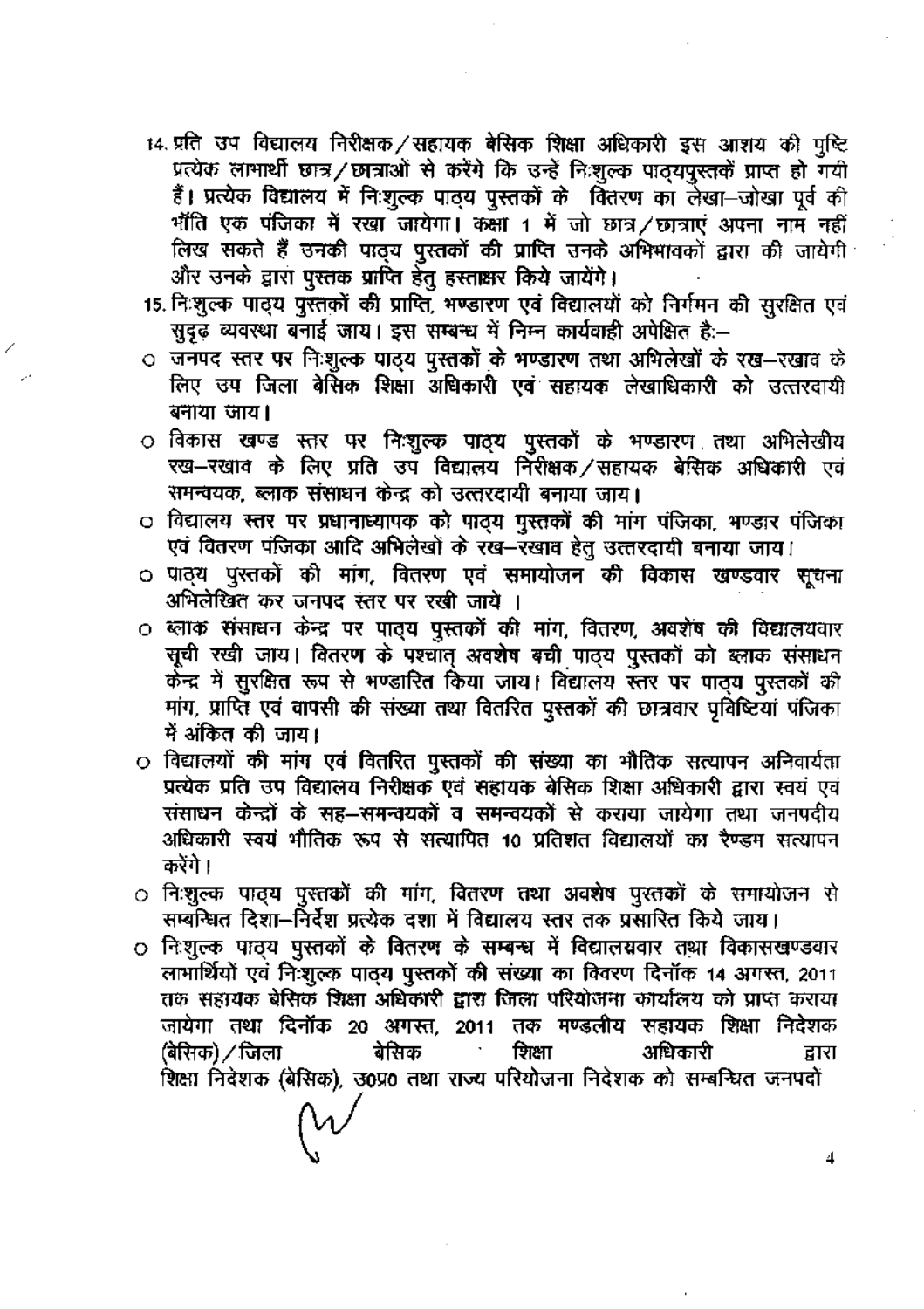में कुल लाभार्थी वर्ग को वितरित निःशुल्क पाठ्य पुस्तकों का निम्मवत् निर्धारित प्रारूप पर संकलित विवरण उपलब्ध कराया जायेगा:--

| 军.<br>π. | विकास<br>खण्ड<br>नगर<br>क्षेत्र का<br>नाम | र्में<br>$2010 - 11$<br>शत—प्रतिशत<br>वितरण<br>Ф<br>अवशेष<br>पश्यात<br>की<br>पुस्तका<br>संख्या |                | $2011 - 12$<br>₩<br>आपूर्तित<br>की<br>पुस्तका<br>संख्या |                | ÷.<br>$2011 - 12$<br>वितरण<br>t.<br>कुत<br>जपलय<br>पस्तकों<br>দী<br>सव्या |                | 2010-11<br>विद्यरित<br>पुस्तको<br>की<br>सरमा |                | $\blacksquare$<br>$2011 - 12$<br>वितरण<br>ध्य<br>अवसंब<br>पुस्तको<br>की संख्या |                | म<br>$2011 - 12$<br>शत–प्रतिशत<br>वितरण<br>परचात<br>को<br>अवरोक<br>बी<br>पस्तका<br>संख्या |                |
|----------|-------------------------------------------|------------------------------------------------------------------------------------------------|----------------|---------------------------------------------------------|----------------|---------------------------------------------------------------------------|----------------|----------------------------------------------|----------------|--------------------------------------------------------------------------------|----------------|-------------------------------------------------------------------------------------------|----------------|
|          |                                           | एस<br>एस.ए.                                                                                    | राज्य<br>सरकार | एस.<br>एस.                                              | राज्य<br>सरकार | एस.<br>एस.<br>₹.                                                          | राज्य<br>सरकार | एस<br>एस.<br>₹.                              | राज्य<br>सरकार | एस.<br>एस<br>Ą.                                                                | राज्य<br>सरकार | एस<br>ए न,<br>ч.                                                                          | राज्य<br>सरकार |
|          | 2                                         | 3                                                                                              |                | 5                                                       | 6              |                                                                           | 8              | 9                                            | 10             | 11                                                                             | 12             | 13                                                                                        | 14             |

- 16 पाठ्य पुस्तकों के वितरण का कार्य निर्धारित समयावधि में सुनिश्चित कराने हेतु जनपद के अन्य अधिकारियों की इयूटी पाठ्य पुस्तकों के वितरण की तिथि को लगायी जाये तथा इसका समन्वय जिला बेसिक शिक्षा अधिकारी द्वारा किया जाये।
- 17. पाठ्य पुस्तकों की आपूर्ति के पश्चात भुगतान के सम्बन्ध में निम्न बिन्दुओं की ओर आपका ध्यान आकृष्ट किया जाता है:--
	- ० पाठ्यपुस्तकों का भुगतान पाठ्यपुस्तक वितरण मद में आबंटित धनराशि से किया जायेगा तथा कार्यपुरितकाओं का भूगतान एल0ई0पी0 मद में आबंटित धनराशि से किया जायेगा। सामान्य वर्ग के बालकों को भी एल0ई0पी0 मद से कार्यपुस्तिकायें उपलब्ध करायी जायेगी।
	- ं समस्त भुगतान जिलाधिकारी एवं अध्यक्ष, जिला शिक्षा परियोजना समिति के अनुमोदन के उपरान्त जिला बेसिक शिक्षा अधिकारी द्वारा किया जायेगा। शत–प्रतिशत भूगतान से पूर्व जिला बेसिक शिक्षा अधिकारी द्वारा यह प्रमाणित किया जाये कि सर्व शिक्षा अभियान के अन्तर्गत अई सभी छात्र-छात्राओं को निःशुल्क पाठ्य पुस्तकें नियमानुसार वितरित की जा चुकी हैं।
- पाठ्यपुस्तकों ⁄ कार्यपुस्तिकाओं के नमूने, अनुबन्धित मुद्रकों ⁄ प्रकाशकों का विवरण, शर्तें तथा छूट की दरें शिक्षा निदेशक (बेसिक), उ०प्र0 लखनऊ द्वारा प्रदत्त निर्देशों के अनुरूप होंगी।
- ० पाठ्य पुस्तकों / कार्यपुस्तिकाओं की गुणवत्ता में यदि कमी पायी जाती है तो शिक्षा निदेशक (बेसिक)/जनपदीय सत्यापन समिति की संस्तुति के आधार पर कटौती की जायेगी ।
- 0 पाठ्य पुस्तकों / कार्य पुस्तिकाओं के निर्धारित मूल्य पर छूट शिक्षा निदेशक(बेसिक) द्वारा सूचित दर के आधार पर आगणित किया जायेगा तथा छूट की धनराशि को कम करने के उपरान्त शेष देय धनराशि का 50 प्रतिशत भुगताने जनपद मुख्यालय पर आपूर्ति प्राप्त होने एवं उनकी संख्या एवं गुणवत्ता का सत्यापन/जांच करने के पश्चात किया जायेगा।

5